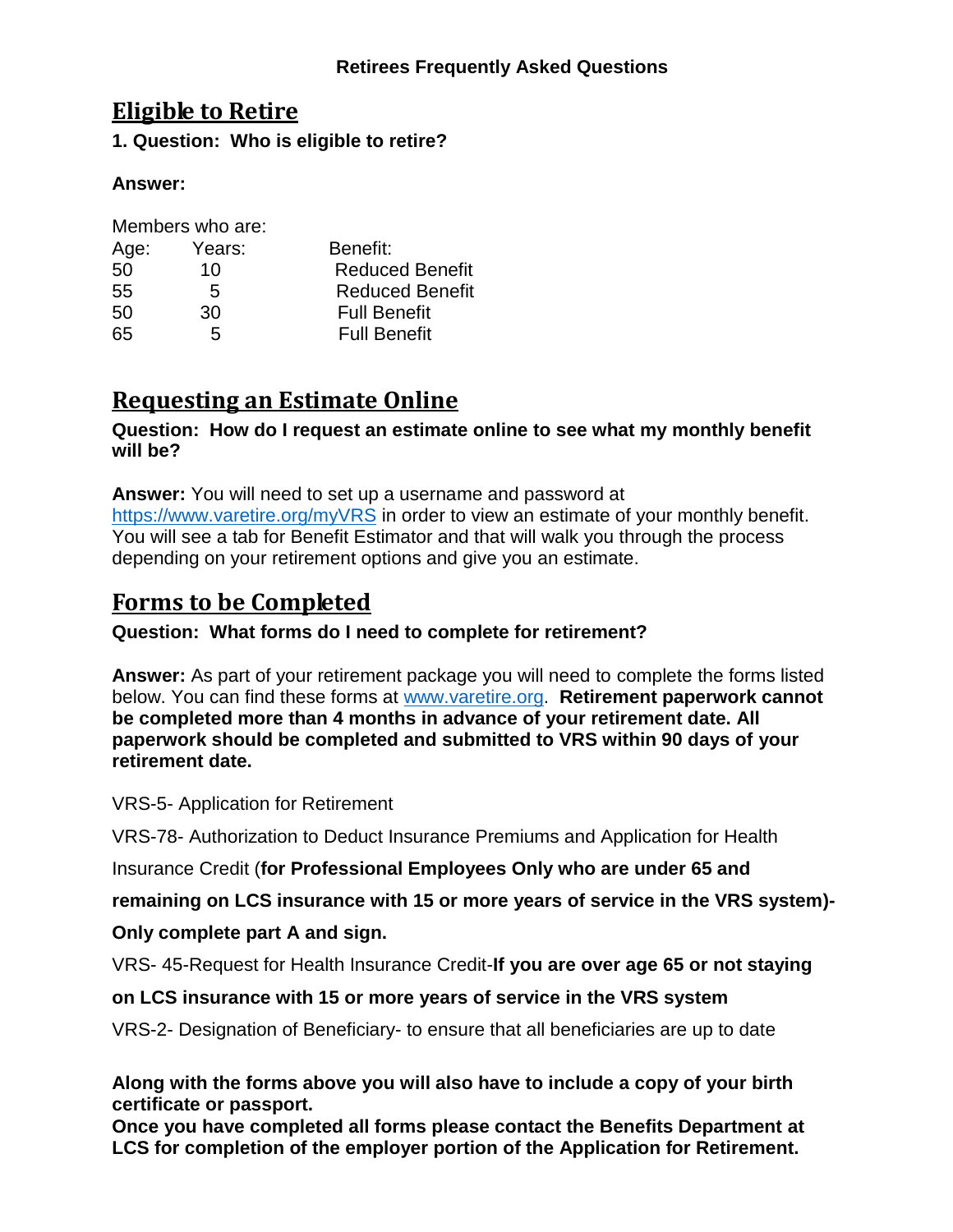# **Health Benefit Coverage:**

## **Question: How much will the health, dental and/or vision coverage cost each month?**

**Answer:** The cost to continue your health, dental and/or vision coverage is:

|                         | <b>Health insurance</b> |               | effective Jan 1, 2021 |
|-------------------------|-------------------------|---------------|-----------------------|
|                         | \$750                   | <b>Dental</b> | <b>Vision</b>         |
|                         | <b>Deductible</b>       |               |                       |
| Single:                 | \$532.04                | \$28.00       | \$4.08                |
| Employee +<br>Spouse    | \$886.56                | \$50.00       | \$8.16                |
| Employee +<br>Child     | \$708.76                | \$50.00       | \$8.16                |
| Employee +<br>Children: | \$849.20                | \$76.00       | \$12.24               |
| Family:                 | \$1055.86               | \$76.00       | \$12.24               |

#### **Question: Who are eligible to continue health, dental and/or vision coverage as a retiree?**

**Answer:** Any retiree that has worked for the Lynchburg City Schools for ten (10) consecutive years and is eligible to retire under the Virginia Retirement System is eligible to continue health, dental and/or vision insurance until age 65. If you wish for your spouse or dependents to be on your coverage you **MUST** add them at the time of retirement. Dependents **cannot** be added to your plan due to any future qualifying event or during any future open enrollment.

## **Question: As a retiree, will I be able to make changes to my health, dental and/or vision coverage?**

**Answer:** Yes, during open enrollment you will only be able to make plan option changes.

#### **Question: How long can I continue under LCS health, dental and/or vision coverage?**

**Answer:** You may continue health, dental and/or vision coverage until age 65 or when you become Medicare eligible, whichever occurs first. If your spouse is on your retiree plan at the time of retirement and is eligible for Medicare, your spouse is then ineligible to continue under your retiree coverage.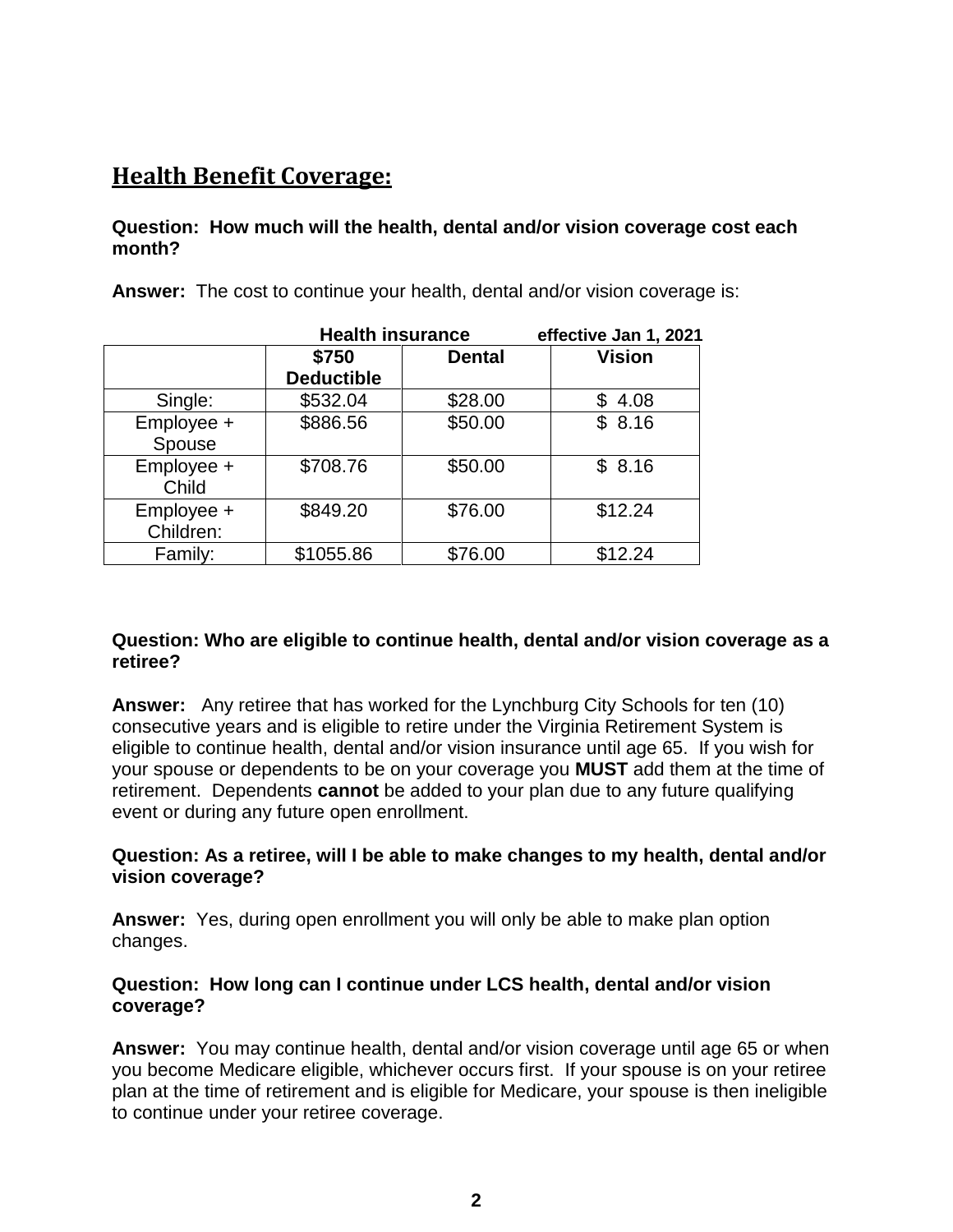#### **Question: When the employee retires and the spouse is still employed, can the employee add the retiree to the employee coverage?**

**Answer:** Yes, the employee that is still employed can add the dependent (s) to his/her coverage.

#### **Question: How will I pay for my health, dental and/or vision coverage?**

**Answer:** If your retirement check from VRS is enough to cover your elected benefits**,**  you have no choice but to have your deductions withheld from your VRS check.

#### **Question: What if my retirement check is not enough to cover my health, dental and/or vision premium?**

**Answer:** If you're VRS check is not enough to cover the full cost of your benefits, you will have to send a check to LCS each month for the **entire** premium. Payment will be due the 5<sup>th</sup> of each month for that month's coverage.

#### **Question: Is there a form I need to complete for my deduction to be withheld from my VRS check?**

**Answer:** Yes, you will need to complete the VRS-78 *Authorization to Deduct Insurance Premiums and Application for Health Insurance Credit* form. The form is located at [www.varetire.org.](http://www.varetire.org/)

## **Question: When will the first retirement benefit(s) deduction be taken if I retire July 1?**

**Answer:** If your retirement date is July 1, your first deduction will be taken from your September 1<sup>st</sup> retirement check. Your retiree insurance would start August 1<sup>st</sup> and VRS takes those deductions 1 month in arrears.

#### **Question: When will the first deduction be taken if I retire during the school year?**

**Answer:** If you retire during the school year, the first deduction will be 30 days from your retirement date. Example: Retirement date April 1; first deduction will be May 1.

#### **Question: Can I continue just health, dental and/or vision coverage?**

**Answer:** Yes, you can continue just health, or just dental or just vision.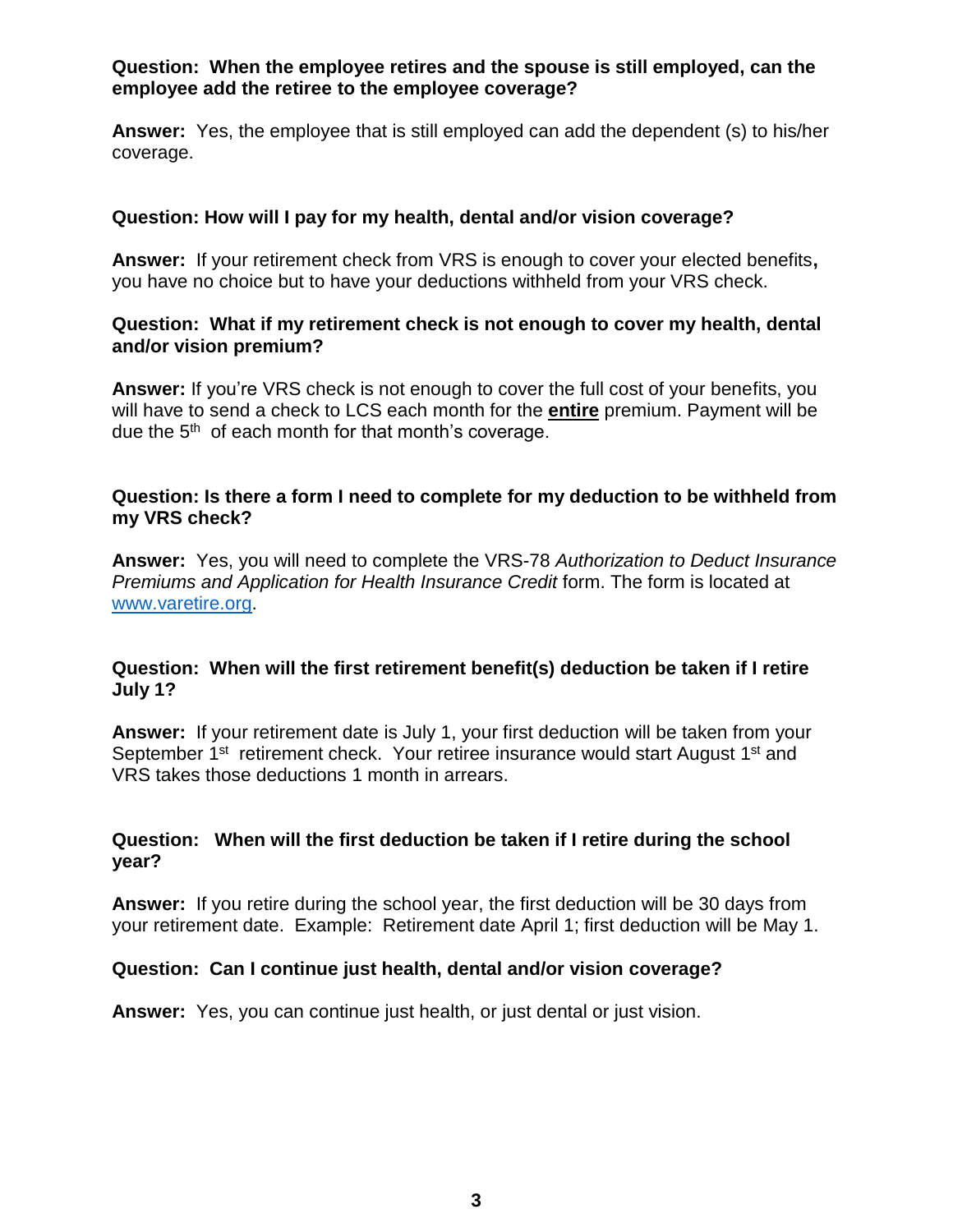## **COBRA Insurance:**

**Question: What if I am eligible to retire under VRS but have not worked for LCS for 10 consecutive years. Can I continue the health, dental and/or vision?**

**Answer:** No, however, you will be offered COBRA which is continuation coverage for up to 18 months.

## **Question: What is COBRA?**

**Answer:** COBRA is a continuation coverage that is offered by your employer to qualified individuals that are no longer eligible for their current group health coverage.

## **Health Credit:**

## **Question: What is a health credit?**

**Answer**: Health credit is a credit given to an employee by the Virginia Retirement System (VRS) each month to off-set the cost of their health, dental and/or vision coverage.

#### **Question: Who is eligible for the health credit?**

**Answer:** Professional employees who have at least 15 years of creditable years of service under the Virginia Retirement System (VRS) are eligible for the health credit.

#### **Question: How much of a health credit will I receive?**

**Answer:** You will receive \$4.00 for each year of creditable years of service under VRS.

#### **Question: How does it work?**

**Answer:** You will receive a credit back into your VRS retirement pension after taxes.

## **Question: Is there a maximum amount of health credit that I can receive?**

**Answer:** No, there's no maximum amount of health credit that an employee can receive.

#### **Question: How long will I receive the credit?**

**Answer:** You will receive the credit as long as you receive a VRS pension.

#### **Question: What do I have to do to start receiving the health credit?**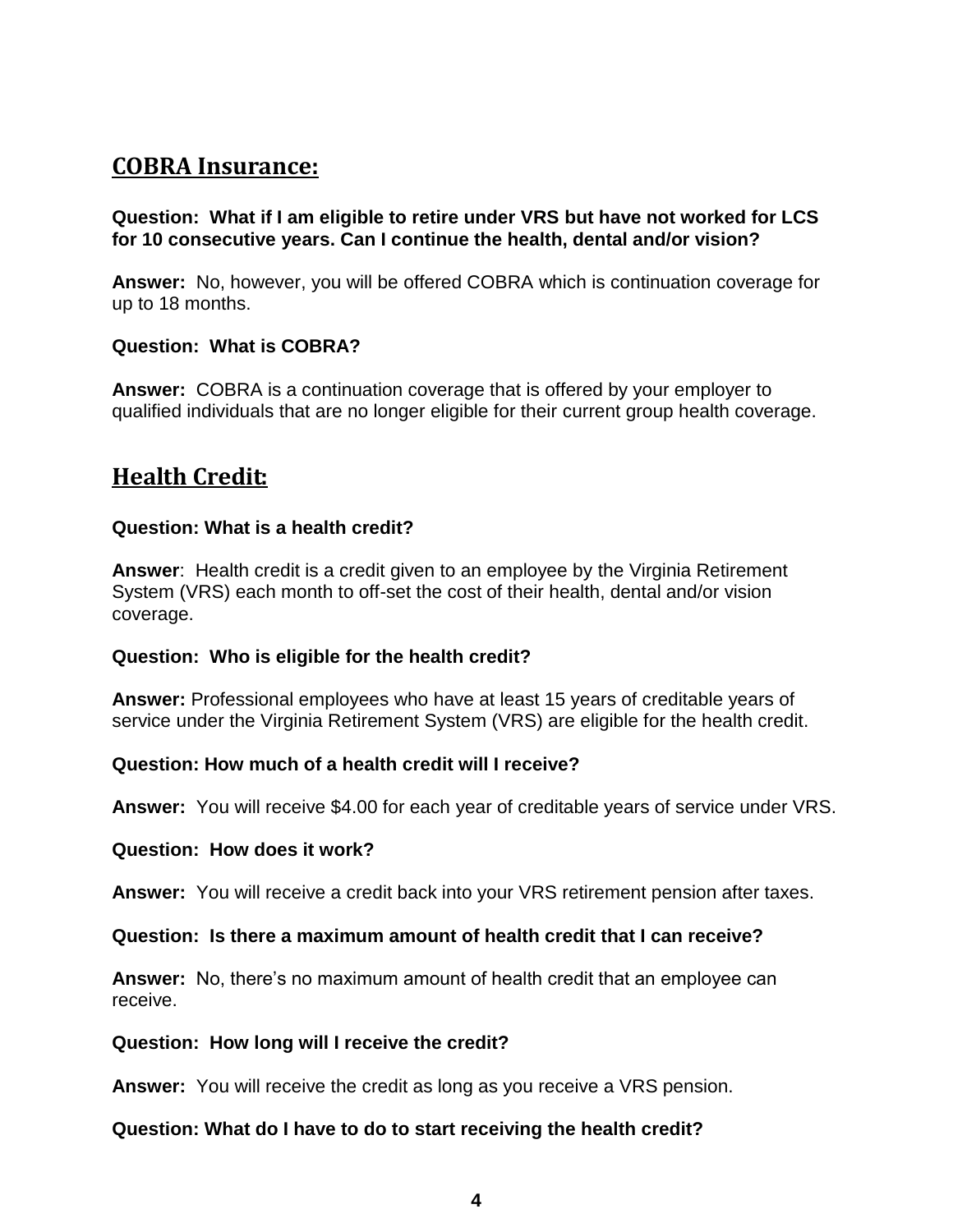**Answer:** To receive the health credit, you will have to complete the VRS-78- *Authorization To Deduct Insurance Premiums And Application For Health Insurance Credit* form or the VRS-45-*Request for Health Insurance* Credit form. These forms are located at [www.varetire.org.](http://www.varetire.org/)

## **Question: Will I still be eligible for the health credit if I pay for my benefits directly to LCS?**

**Answer:** Yes, however, if you pay for your benefits directly to LCS, you have to complete the VRS-45-*Request For Health Insurance Credit* form before receiving the health credit. The form is located at [www.varetire.org.](http://www.varetire.org/)

## **Basic Life Insurance:**

## **Question: Do I have life insurance coverage after I retire?**

**Answer:** Yes**,** basic life insurance paid and provided by LCS will continue after retirement. However, the amount of your basic life insurance reduces by 25% annually starting January 1 of the first full year following retirement. Your basic life insurance will continue to decrease until the value reaches 25%.

## **Question: If I retire under disability, do I have life insurance coverage?**

**Answer:** Yes, basic life insurance paid and provided by LCS will continue after your disability retirement. However, the amount of your basic life insurance reduces by 25% annually starting January 1 after you reach age 65. Your basic life insurance will continue to decrease until the value reaches 25%.

#### **Question: Will I pay taxes on my basic life insurance?**

**Answer:** Basic life insurance is subject to FICA, federal and state income taxes, only on coverage in excess of \$50,000.

## **Optional Life Insurance**

#### **Question: Can I continue my optional life coverage?**

**Answer:** Coverage can be continued as long as you have had it for 5 years. You have 31 days from the end of the month in which retirement occurs to convert to an individual policy. Coverage can only be continued under either Option 1 or Option 2.

#### **Question: How long can I continue optional life coverage?**

**Answer:** Optional life benefits will reduce at age 65 and all insurance will terminate at age 80.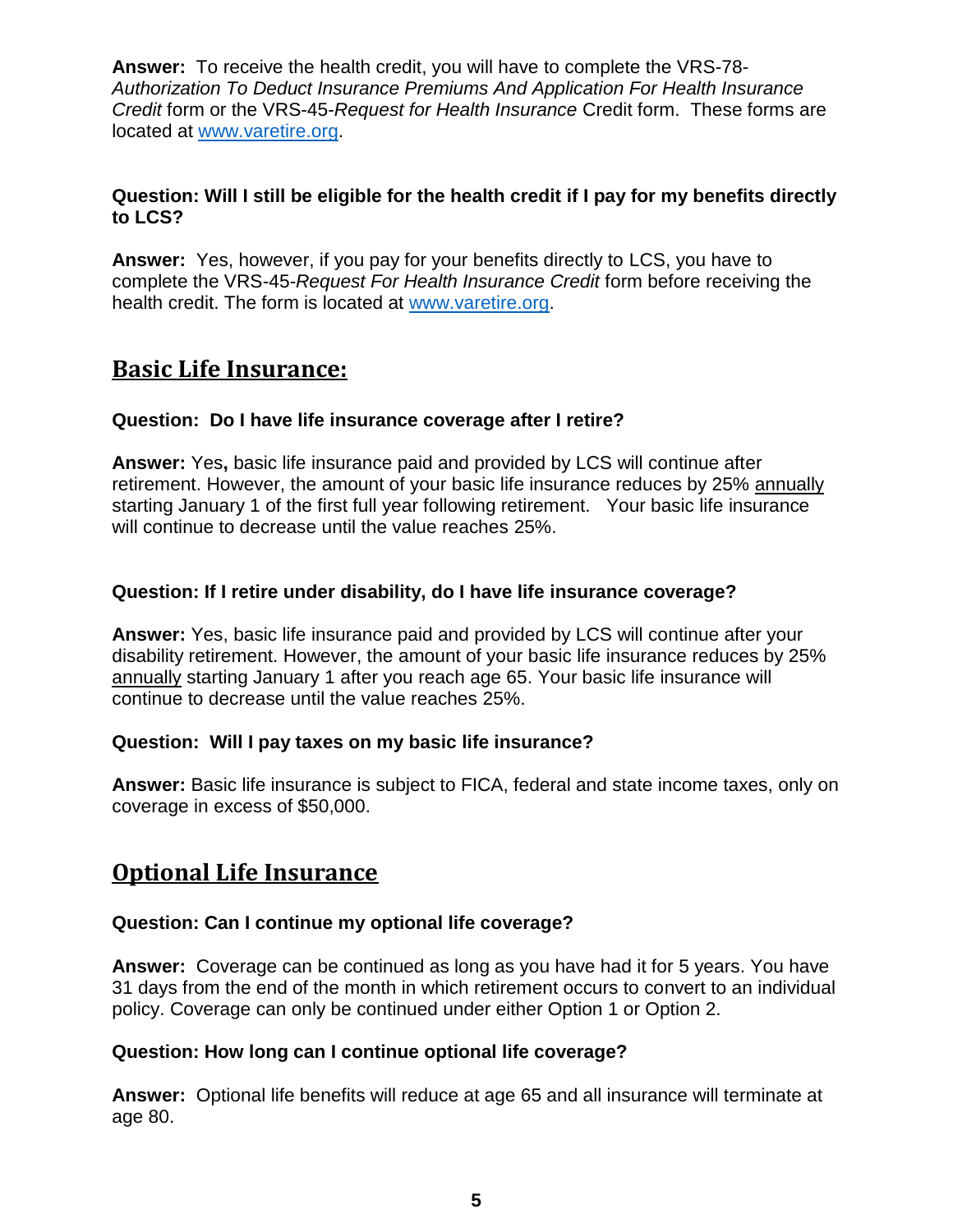## **Retirement Payout Options:**

#### **Question: What retirement payout options do I have?**

**Answer:** You have five (5) choices depending on your age and years of service.

*Basic Benefit Advanced Pension – (Need Estimate From Social Security –PEBES) Partial Lump Sum Option (PLOP) Basic Benefit with Survivor Option Survivor with PLOP*

## **Question: Can I change my retirement payout options?**

**Answer:** Yes, you may make changes to your retirement payout option as long as you have not received your first pension payment. Once you have received payment, you may **not** make changes unless you have chosen the Survivor or Survivor with PLOP option.

## **Question: Can I work after I retire?**

**Answer:** Yes, you may accept employment in the private sector which will not affect your VRS benefit. However, if you choose to work for LCS or a VRS participating employer you **must** take a bona-fide break in service of at least one full calendar month during your contract period. **You cannot perform any services voluntary or paid.** You also must come back in a position that is less than 7 hours per day in order to continue to receive your VRS benefit. If you retire July 1:

> **Example:** 10 month employees – No work until September 1. 10.5 Or 11 month employees – No work until September 1. 12 month employees – No work until August 1.

# **Cost of Living (COLA)**

## **Question: Will I receive a COLA increase?**

**Answer:** Yes, if you retire with a reduced benefit and fewer than 20 years of service credit, you will become eligible for a cost-of-living adjustment on July 1 after one full calendar year (January 1 through December 31) from the date you would have become eligible for an unreduced benefit. If you were within five years of qualifying for an unreduced benefit as of January 1, 2013 or if you retire with at least 20 years of service credit, you will begin receiving the COLA on July 1 after one calendar year from your actual retirement date. The maximum COLA is 5%.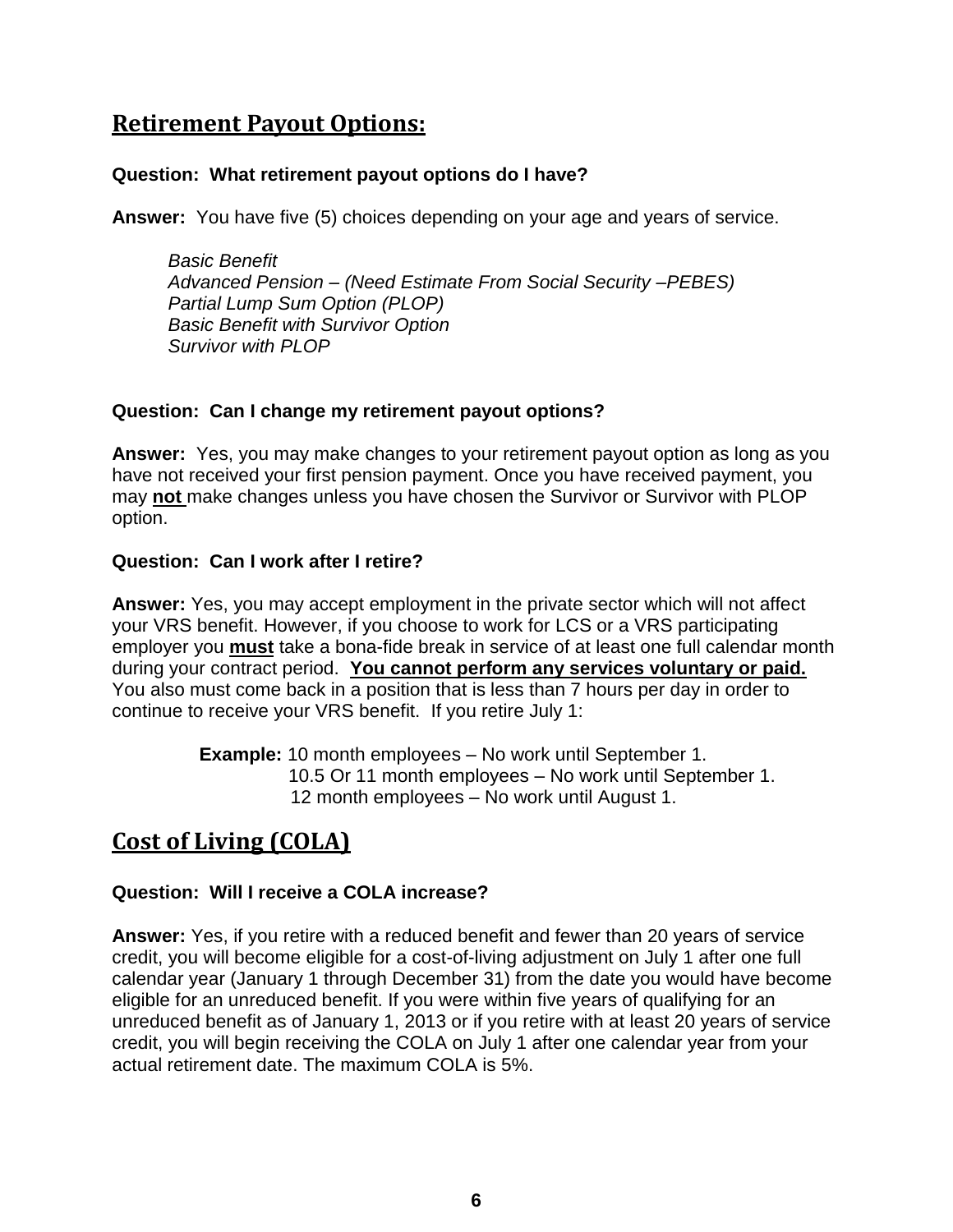## **Question: Will I be paid for my sick days?**

**Answer:** Yes, below is the policy that refers to sick leave payout. Taxes are taken from this amount.

A. Eligibility

Any employee who meets all the following requirements is eligible for unused sick leave terminal pay:

- 1. Sick leave terminal pay will be paid only to those employees who enter retirement and receive retirement benefits from the Virginia Retirement System or the federal government Social Security Administration.
- 2. The employee may retire at any age consistent with the provisions of the Virginia Retirement System or Social Security Administration and be eligible for this payment.
- 3. The employee shall have served at least five (5) years consecutively in the Lynchburg City Schools immediately prior to his/her retirement.
- 4. The payment for unused sick leave days is subject to all required taxes.
- B. Rates of Payment

The rate of pay is subject to review annually at the School Board's discretion. The employee shall be eligible to receive the approved rate for unused sick leave based on the following tiered system:

• Tier I

Full-time employees who have accumulated between 5 and 9 years of uninterrupted service to Lynchburg City Schools shall receive payment of \$25.00 per day for each day of accrued sick leave. The payment shall be for no more than 60 days. Part-time employees shall receive payment of \$12.50 per day for each day of accrued sick leave for no more than 60 days.

• Tier II

Full-time employees who have accumulated between 10 and 19 years of uninterrupted service to Lynchburg City Schools shall receive payment of \$30.00 per day for each day of accrued sick leave. The payment shall be for no more than 90 days. Part-time employees shall receive payment of \$15.00 per day for each day of accrued sick leave for no more than 90 days.

• Tier III

Full-time employees who have accumulated between 20 and 29 years of uninterrupted service to Lynchburg City Schools shall receive payment of \$35.00 per day for each day of accrued sick leave. The payment shall be for no